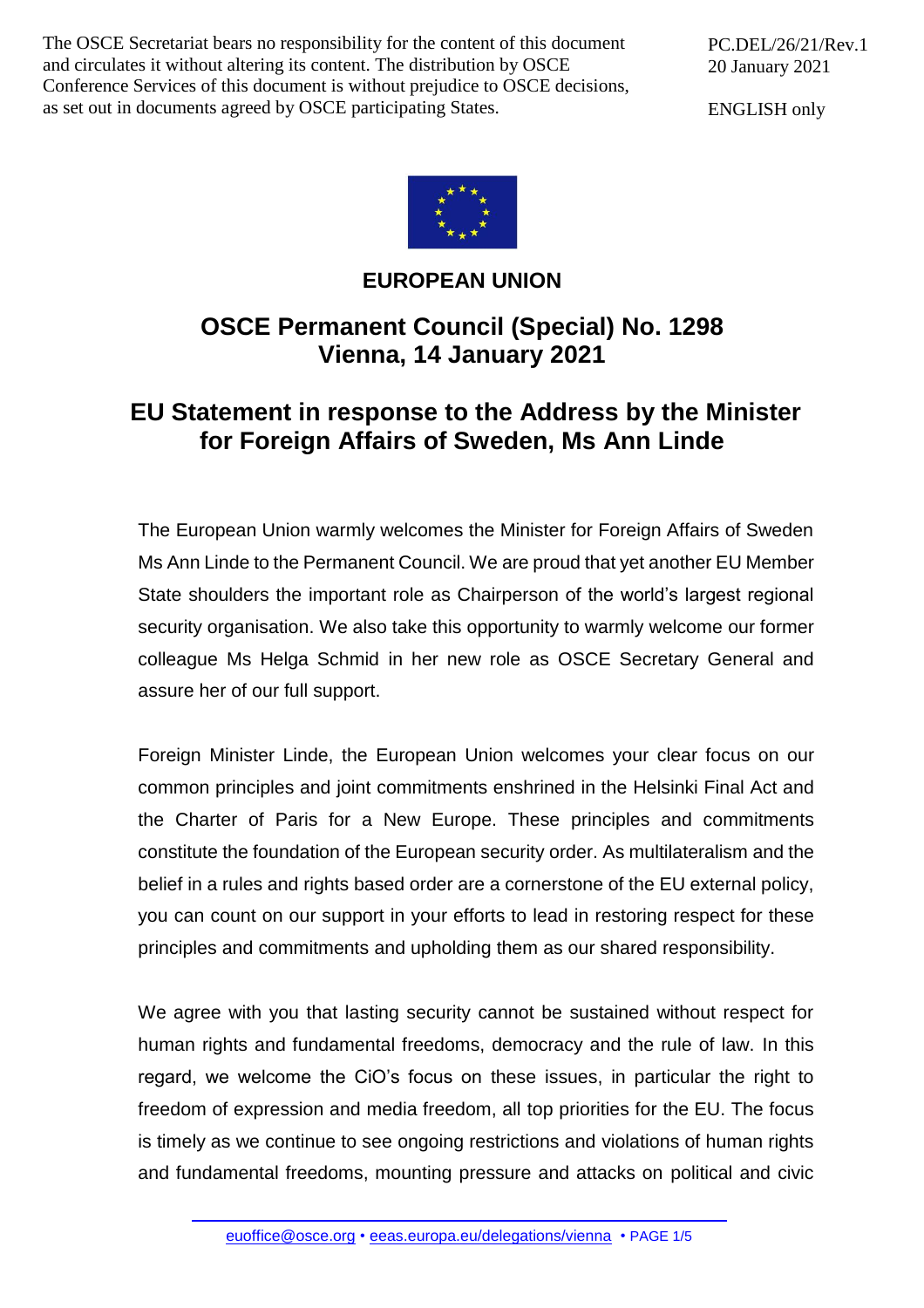activists, human rights defenders, journalists and media actors in the OSCE area. Civil society is an essential partner when it comes to implementation and we therefore remain firm about safeguarding the open and inclusive character of the OSCE in relation to civil society organizations. In this regard we hope that the cycle of the human dimension events will be fully implemented.

Democracy, fundamental freedoms and the rule of law have come under unprecedented and severe attack in Belarus in the run-up to the 9 August 2020 elections and their aftermath. We appreciate that the offer extended last year by then CiO PM Rama and yourself to facilitate a genuine inclusive national dialogue between the authorities and the opposition in Belarus still stands. We fully support it and promote such approach with all international actors. We call on the Belarus authorities to accept it and follow up on it in good faith.

We share your view that the resolution of the conflicts in our region must be kept high on the agenda. For the  $7<sup>th</sup>$  consecutive year, we continue to condemn the acts of aggression by the Russian armed forces in eastern Ukraine and Russia's illegal annexation of the Autonomous Republic of Crimea and the city of Sevastopol and call on Russia to reverse these actions. In this regard, the EU welcomes Sweden's continued focus on finding a sustainable political resolution to the conflict in eastern Ukraine. The EU recalls its unwavering support to the sovereignty, territorial integrity, unity and independence of Ukraine within its internationally recognised borders. We also reiterate the importance of granting the SMM safe and unhindered access throughout the entire territory of Ukraine.

The resolution of the protracted conflicts in our region remains a top priority for the European Union. The EU continues to support the OSCE Minsk Group and its Co-Chairs in finding a negotiated and lasting political settlement of the Nagorno-Karabakh conflict. We stand ready to contribute effectively to the shaping of a durable and comprehensive settlement and to support the initiatives of the Minsk Co-Chairs as well as those of the Personal Representative of the CiO. We welcome the Declaration from the Tirana Ministerial Council underlining that the Permanent Conference on Political Issues in the Framework of the Negotiation Process for the Transnistrian Settlement in the "5+2" format is the only mechanism to achieve a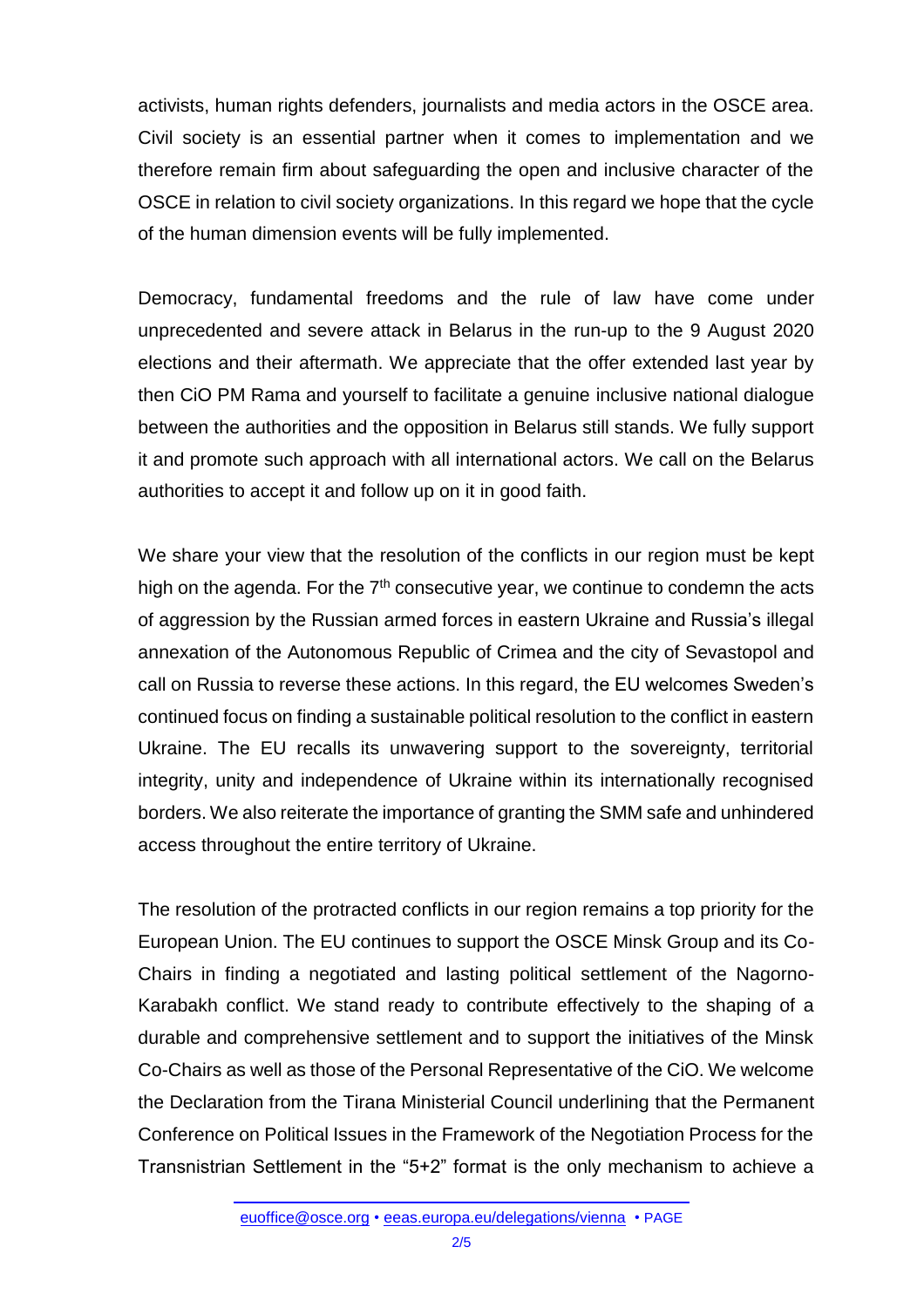comprehensive and sustainable settlement and hope to see a result-oriented meeting soon. In the context of a peaceful resolution of the conflict in Georgia, we also welcome the resumption of in-person meeting of the Geneva International Discussions and hope that these meetings will be able to continue in 2021 in accordance with established practice and frequency with a view to restoring Georgia's sovereignty and territorial integrity within its internationally recognized borders.

The EU welcomes the emphasis on gender equality in all aspects of OSCE's work. We highlight the role of the OSCE in implementing the Women, Peace and Security agenda within its area, and welcome your focus on promoting the participation of women in conflict resolution and peace processes.

The EU reiterates its firm support for the work and mandates of the OSCE field missions, the OSCE Secretariat and the autonomous institutions, ODIHR, RFoM and HCNM, and we look forward to continuing our excellent cooperation. We support the efforts of the Swedish CiO on the OSCE Unified Budget and hope that a consensus will be reached soon in order to provide the Organization and its new leadership with the necessary resources to fulfil their tasks. We also support the efforts of the Swedish CiO to find a consensus on long-term and fair scales of contributions.

We firmly believe that the full implementation and further development of the existing commitments in the politico-military dimension is essential for enhancing military transparency and political stability in the OSCE area. In this context, we call for the modernisation of the Vienna Document and we urge all participating States to engage in this effort in 2021, taking due account of all proposals on the table, including the joint proposal supported by 34 participating States. We emphasize the need to work towards creating an environment conducive to reinvigorating Conventional Arms Control and CSBMs. We also value the Structured Dialogue as a meaningful State-owned and State-driven process for in-depth exchanges on the current and future challenges and risks to security in the OSCE area and we actively support it. Honest and genuine engagement by all participating States is key to this end.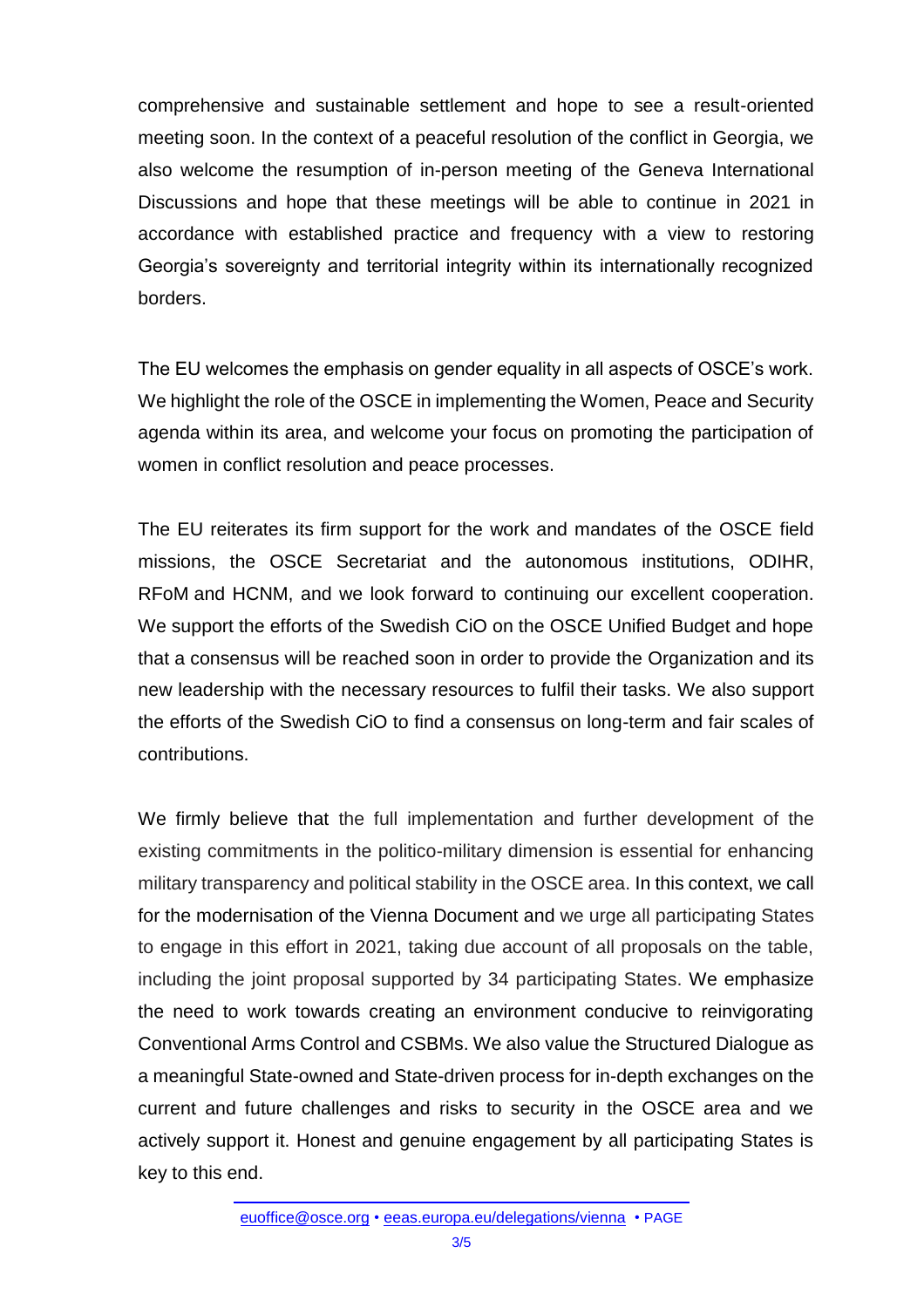Our region is facing new threats, in particular in cyberspace, which can lead to destabilizing and cascading effects with enhanced risks of conflict. The EU therefore attaches great importance to cyber/ICT security issues. We believe that the confidence-building measures developed by the OSCE constitute a valuable tool to reduce the risks of conflict stemming from the use of ICTs, and will continue to actively support their full implementation.

We welcome Sweden's decision to put women's economic empowerment at the forefront of the priorities in the Economic and Environmental Dimension. We support your intention to follow up on the successful work of the Albanian Chairmanship focusing on fighting corruption and strengthening good governance. We stress the importance of addressing environmental and climate challenges, and look forward to building on our efforts last year in identifying a way forward and updating our commitments. The OSCE is well equipped to complement the UN work on addressing these challenges including in the context of the post COVID-19 recovery, which has to be sustainable, inclusive and with the protection of the environment at its core.

The challenges we face in the OSCE area go beyond the borders of our Organization. In accordance with the 2018 Milan Declaration on Security and Cooperation in the Mediterranean, we continue to encourage participating States to revitalise the OSCE's commitment to the Mediterranean which should remain a priority. Following last year's initiative to devote two PC meetings to review our cooperation with the Asian and Mediterranean Partners respectively, and the adoption of the 2020 Tirana Declaration on [Co-operation](https://www.osce.org/chairmanship/472839) with the OSCE Asian [Partners,](https://www.osce.org/chairmanship/472839) positive consideration should be given to the possibility of continuing this practice.

Foreign Minister Linde, we thank you for taking up the role as OSCE Chair during these challenging times. We are certain that you, supported by the Troika and the Secretary General, will lead this Organisation in a steady and effective manner. We once again underline our strong support and wish you success in the year ahead.